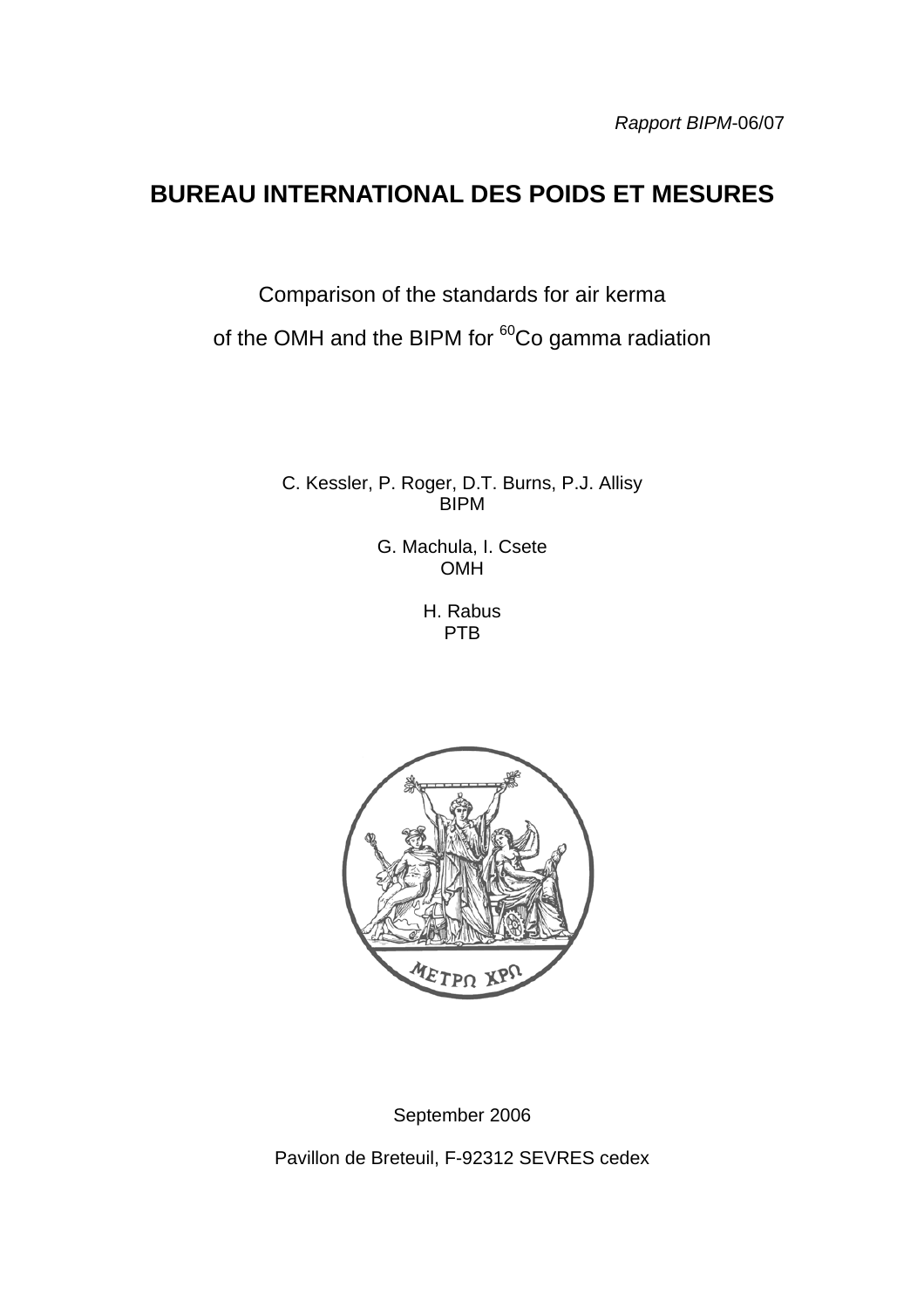# **Comparison of the standards for air kerma of the OMH and the BIPM for 60Co gamma radiation**

C. Kessler, P. Roger, D.T. Burns, P.J. Allisy Bureau International des Poids et Mesures, F-92312 Sèvres Cedex

> G. Machula, I. Csete Országos Mérésügyi Hivatal, Budapest, Hungary

H. Rabus Physikalisch-Technische Bundesanstalt, Braunschweig, Germany

#### **Abstract**

A direct comparison between the standards for air kerma of the Országos Mérésügyi Hivatal (OMH) and of the Bureau International des Poids et Mesures (BIPM) has been carried out in the  ${}^{60}$ Co radiation beams of the BIPM. The result, expressed as a ratio of the OMH and the BIPM standards for air kerma, indicates a relative difference of  $10.9 \times 10^{-3}$  with a combined standard uncertainty of  $2.2 \times 10^{-3}$ . This new result agrees at the level of  $0.4 \times 10^{-3}$  with the earlier direct comparisons performed in 1986 and 1994, as modified in 2001 by the application of wall and axial non-uniformity correction factors, calculated for the OMH standards using the Monte Carlo method.

#### **1. Introduction**

A third direct comparison of the standards for air kerma of the Országos Mérésügyi Hivatal (OMH), Budapest, Hungary, and of the Bureau International des Poids et Mesures (BIPM), has been carried out in the  $^{60}$ Co radiation beams at the BIPM.

The standard for air kerma of the OMH is a set of three nominally identical cavity ionization chambers constructed at that laboratory (type ND 1005, serial numbers 7707, 7708 and 7714) in 1977. Their main characteristics are given in Table 1, the small differences in volume coming from their assembly. The standard of the BIPM is a parallel-plate graphite-walled cavity ionization chamber described in [1].

The comparison took place at the BIPM in January 2006. The standards for air kerma had been compared previously at the BIPM in 1986, using only the OMH chamber with serial number 7707, and in 1994, using only serial number 7714 [2]. The present comparison is the first time that the complete set of three chambers has been measured at the BIPM.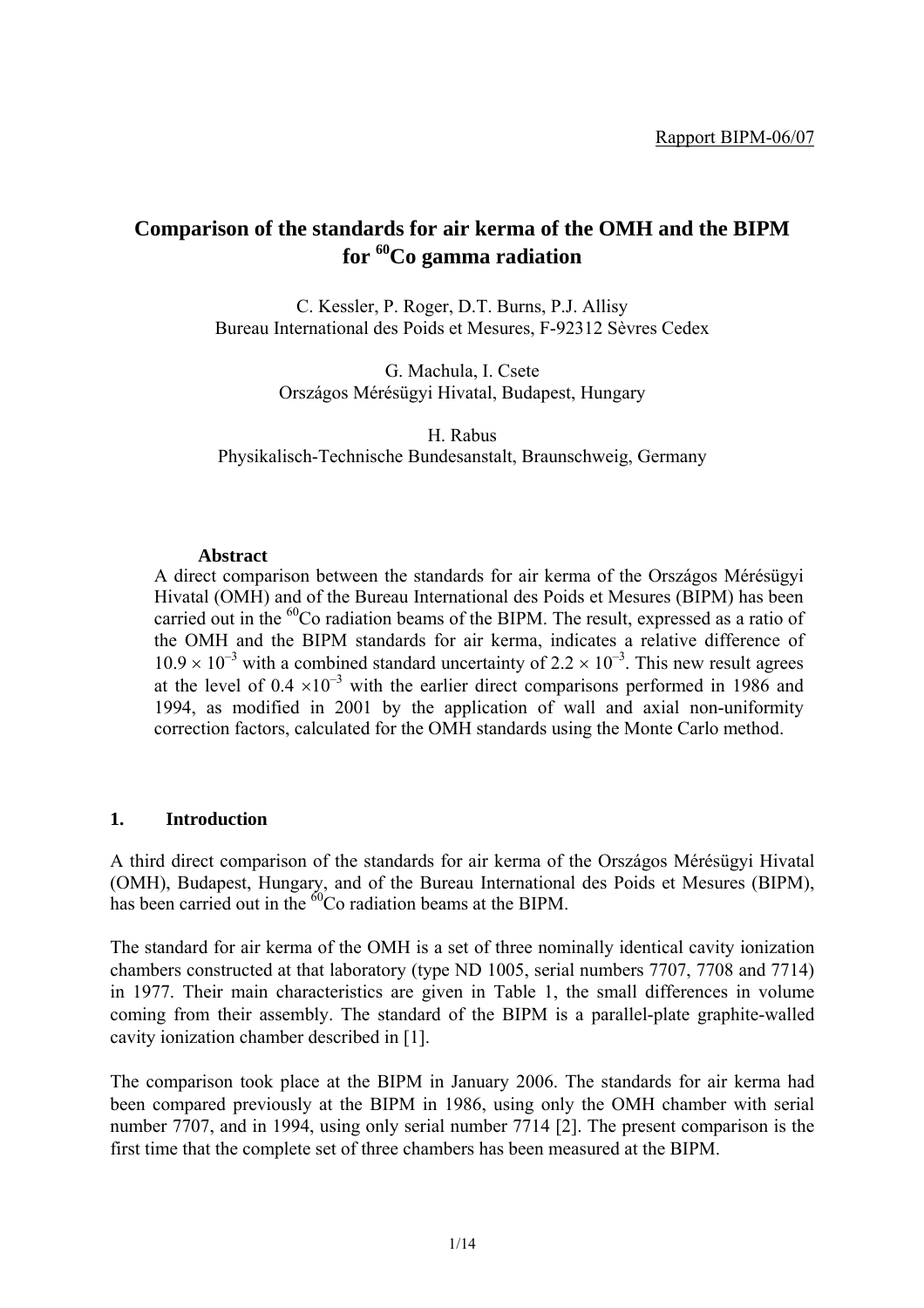| Type and serial number                     | ND1005-7707                                  | ND1005-7708    | ND1005-7714    |  |  |
|--------------------------------------------|----------------------------------------------|----------------|----------------|--|--|
| <i>Chamber Dimensions<sup>*</sup> / mm</i> |                                              |                |                |  |  |
| outer height                               | 19                                           | 19             | 19             |  |  |
| outer diameter                             | 19                                           | 19             | 19             |  |  |
| inner height                               | 11                                           | 11             | 11             |  |  |
| inner diameter                             | 11                                           | 11             | 11             |  |  |
| wall thickness                             | 4                                            | 4              | 4              |  |  |
| <i>Electrode</i> Dimensions / mm           |                                              |                |                |  |  |
| Diameter                                   | $\overline{2}$                               | $\overline{2}$ | $\overline{2}$ |  |  |
| Height                                     | 8.97                                         | 8.97           | 8.97           |  |  |
| Volume of air cavity / $cm3$               | 1.0182                                       | 1.0227         | 1.0219         |  |  |
| Wall material                              | Ultra-pure graphite EK51 Ringsdorf           |                |                |  |  |
|                                            | (impurities less than $1.5 \times 10^{-4}$ ) |                |                |  |  |
| Wall density / $g \text{ cm}^{-3}$         | 1.75                                         | 1.75           | 1.75           |  |  |
| Insulators                                 | PTFE (Teflon)                                | PTFE (Teflon)  | PTFE (Teflon)  |  |  |
| Applied voltage (both polarities)          | 250 V                                        | 250 V          | 250 V          |  |  |

**Table 1. The main dimensions and characteristics of the OMH cavity standards** 

\* major dimensions machined with a tolerance of 3 µm.

#### **2. Determination of air kerma**

The air kerma rate is determined by

$$
\dot{K} = \frac{I}{m} \frac{W}{e} \frac{1}{1 - \overline{g}} \left(\frac{\mu_{\text{en}}}{\rho}\right)_{a,c} \overline{s}_{c,a} \Pi k_i \quad , \tag{1}
$$

where

*I* is the ionization current measured for the mass *m* of air in the cavity, *W* is the average energy spent by an electron of charge *e* to produce an ion pair in dry air, *g* is the fraction of electron energy lost in bremsstrahlung production in air,  $(\overline{\mu}_{en} / \rho)$ <sub>a,c</sub> is the ratio of the mean mass-energy absorption coefficients of air and graphite,  $\bar{s}_{c,a}$  is the ratio of the mean stopping powers of graphite and air, ∏*ki* is the product of the correction factors to be applied to the standard  $= k_s k_h k_{st} k_{sc} k_{at} k_{CEP} k_{an} k_m$  for the BIPM standard  $= k_s k_h k_{st} k_{wall} k_{an} k_m$  for the OMH standard

The values for the physical data used in (1) are consistent with the CCEMRI(I) 1985 recommendations  $\begin{bmatrix} 3 \end{bmatrix}$  and the correction factors needed for  ${}^{60}$ Co radiation are given in Tables 2 and 3 for the OMH and BIPM standards, respectively, together with their associated uncertainties.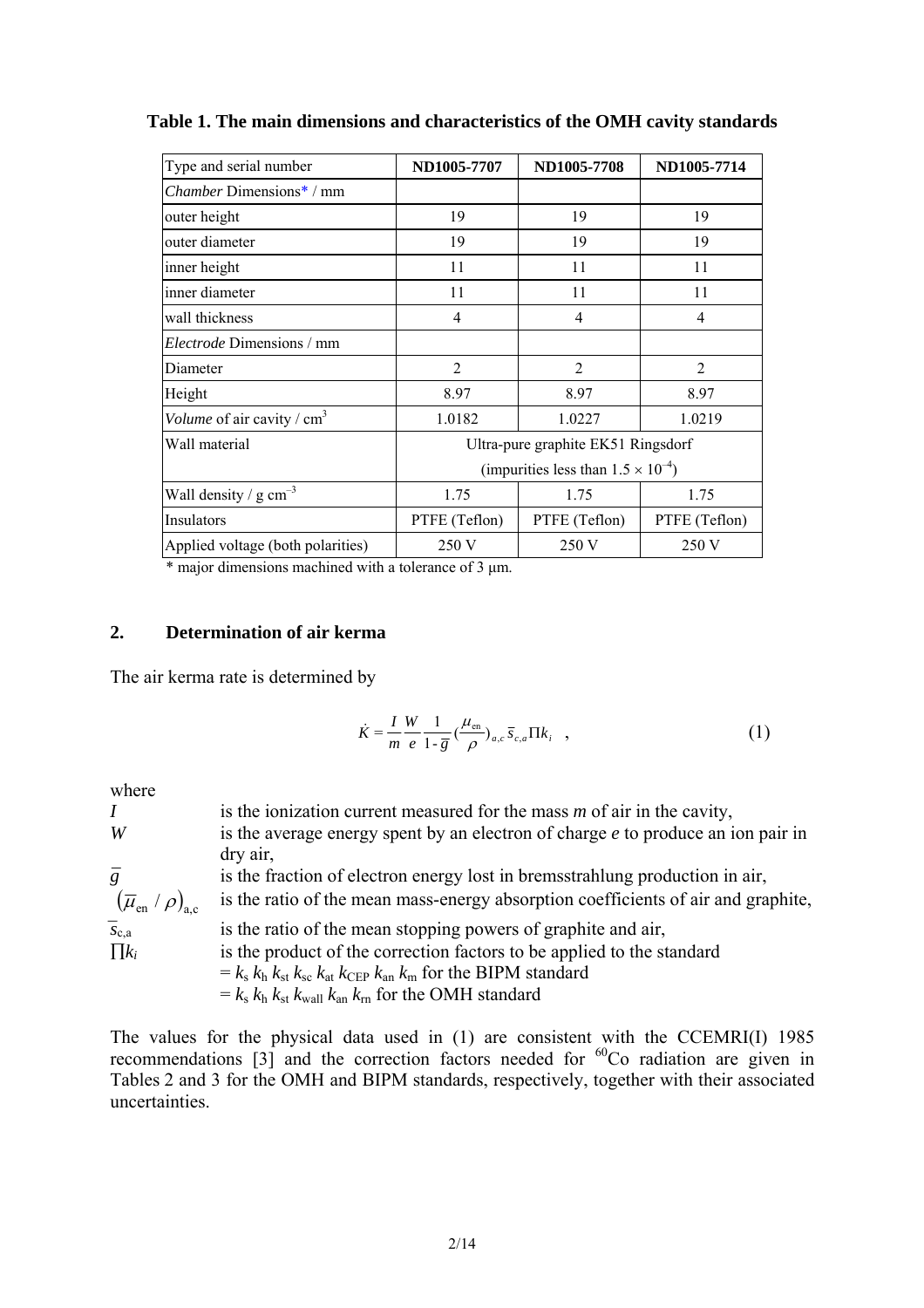| <b>OMH</b> standards                 |                                                     |        | ${}^{60}Co$ (Picker beam) |                            |        | ${}^{60}Co$ (CISBio beam) |                            |
|--------------------------------------|-----------------------------------------------------|--------|---------------------------|----------------------------|--------|---------------------------|----------------------------|
|                                      |                                                     | values |                           | uncertainty <sup>(1)</sup> | values |                           | uncertainty <sup>(1)</sup> |
|                                      |                                                     |        | 100 $s_i$                 | 100 $u_i$                  |        | $100 s_i$                 | 100 $u_i$                  |
| <b>Physical Constants</b>            |                                                     |        |                           |                            |        |                           |                            |
| $\rho_{\scriptscriptstyle 0}$        | dry air density <sup>(2)</sup> / kg m <sup>-3</sup> | 1.2930 |                           | 0.01                       | 1.2930 |                           | 0.01                       |
| $(\mu_{e n}/\rho)_{a,c}$             |                                                     | 0.9985 |                           | 0.05                       | 0.9985 |                           | 0.05                       |
| $\overline{s}_{c,a}$                 |                                                     | 1.0007 |                           | $0.11^{(3)}$               | 1.0007 |                           | $0.11^{(3)}$               |
| W/e                                  | J/C                                                 | 33.97  |                           |                            | 33.97  |                           |                            |
| $\overline{g}$                       | bremsstrahlung loss                                 | 0.0032 |                           | 0.02                       | 0.0032 |                           | 0.02                       |
| <b>Correction factors:</b>           |                                                     |        |                           |                            |        |                           |                            |
| $k_{\rm s}$                          | recombination $losses^{(4)}$                        | 1.0020 | 0.01                      | 0.01                       | 1.0022 | 0.01                      | 0.01                       |
| $k_{\rm h}$                          | humidity                                            | 0.9970 |                           | 0.03                       | 0.9970 |                           | 0.03                       |
| $k_{\rm st}$                         | stem scattering                                     | 0.9998 | 0.05                      |                            | 0.9998 | 0.05                      |                            |
| $k_{\text{wall}}$                    | wall effects                                        | 1.0216 | 0.01                      | 0.07                       | 1.0216 | 0.01                      | 0.07                       |
| $k_{\rm an}$                         | axial non-uniformity                                | 0.9998 | 0.04                      | 0.08                       | 0.9998 | 0.04                      | 0.08                       |
| $k_{\rm rn}$                         | radial beam non-uniformity <sup>(5)</sup>           | 1.0003 |                           | 0.01                       | 1.0002 |                           | 0.01                       |
| $\bar{V}$                            | chamber volume / $cm3$                              | (6)    | 0.10                      | 0.05                       | (6)    | 0.10                      | 0.05                       |
| $\overline{I}$                       | ionization current / pA                             |        | 0.01                      | 0.05                       |        | 0.01                      | 0.05                       |
|                                      | <b>Relative standard uncertainty</b>                |        |                           |                            |        |                           |                            |
| quadratic summation                  |                                                     |        | 0.12                      | 0.18                       |        | 0.12                      | 0.18                       |
| combined uncertainty                 |                                                     |        | 0.22                      |                            |        | 0.22                      |                            |
| <b>Relative standard uncertainty</b> |                                                     |        |                           |                            |        |                           |                            |
|                                      | neglecting contributions from physical              |        |                           |                            |        |                           |                            |
| constants and $kh$                   |                                                     |        |                           |                            |        |                           |                            |
| quadratic summation                  |                                                     |        | 0.12                      | 0.13                       |        | 0.12                      | 0.13                       |
| combined uncertainty                 |                                                     |        | 0.18                      |                            |        |                           | 0.18                       |

#### **Table 2. Physical constants and correction factors with their estimated relative uncertainties of the OMH standards**  for the two <sup>60</sup>Co gamma radiation beams at the BIPM

(1) Expressed as one standard deviation

*s*i represents the relative standard uncertainty estimated by statistical methods, Type A  $u_i$  represents the relative standard uncertainty estimated by other means, Type B.

(2) At 101 325 Pa and 273.15 K.<br>
Combined uncertainty for the

(3) Combined uncertainty for the product of  $\overline{s}_{c,a}$  and  $W/e$ .<br>(4) Measured at the BIPM: at the OMH the value 1,0020 (6)

(4) Measured at the BIPM; at the OMH, the value  $1.0020(6)$  is used, see Table 5 for details of the source.

(5) Evaluated for the BIPM beams; at the OMH, a value of  $1.0002$  (5) is used.

(6) See Table 1 for the volume of each standard.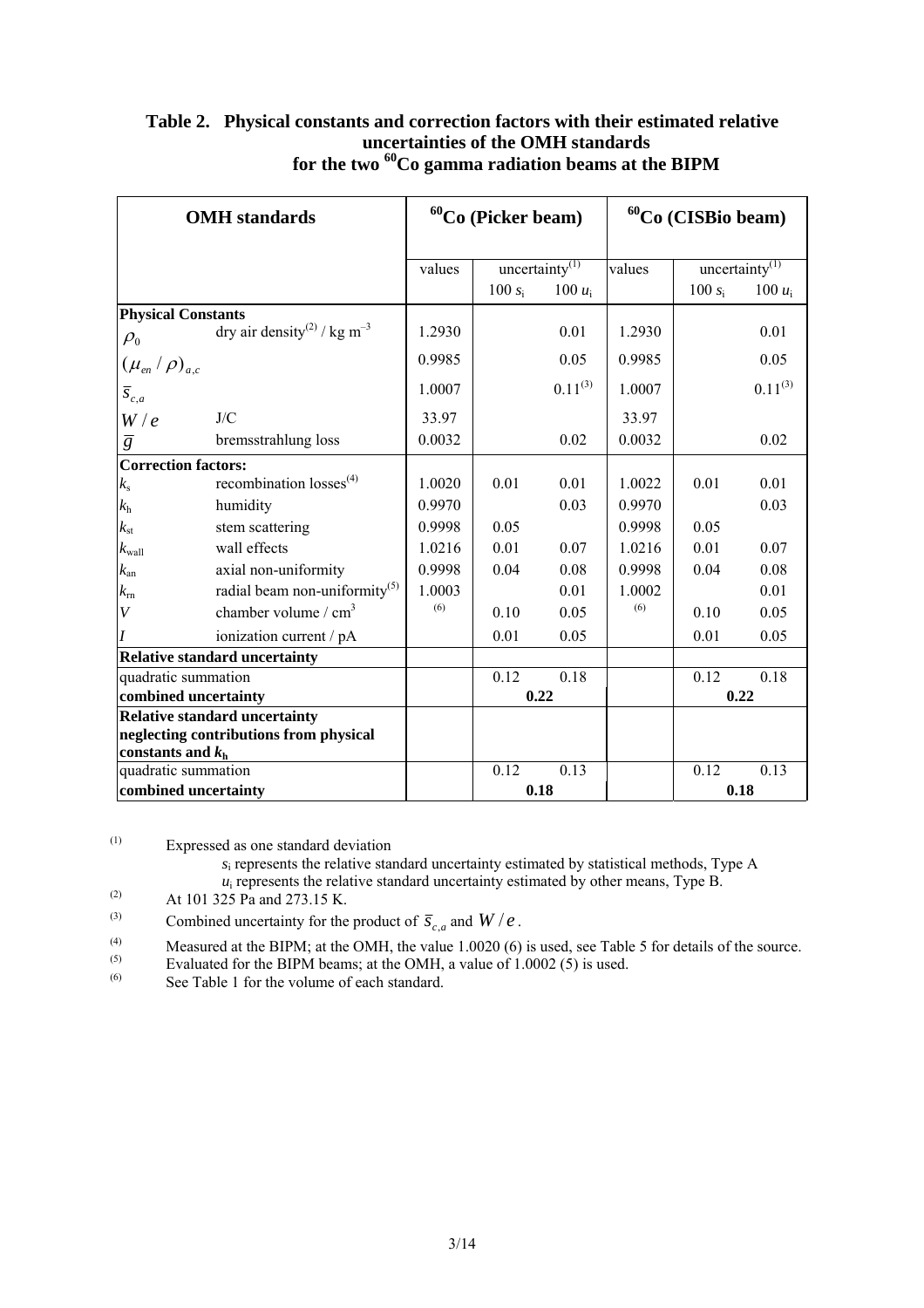|                          |                                                     | ${}^{60}Co$ (Picker beam) |           | ${}^{60}Co$ (CISBio beam)  |        |           |                            |
|--------------------------|-----------------------------------------------------|---------------------------|-----------|----------------------------|--------|-----------|----------------------------|
|                          |                                                     |                           |           |                            |        |           |                            |
|                          | <b>BIPM</b> standard                                | values                    |           | uncertainty <sup>(1)</sup> | values |           | uncertainty <sup>(1)</sup> |
|                          |                                                     |                           | $100 s_i$ | 100 $u_i$                  |        | $100 s_i$ | 100 $u_i$                  |
|                          | <b>Physical Constants</b>                           |                           |           |                            |        |           |                            |
| $\rho_{0}$               | dry air density <sup>(2)</sup> / kg m <sup>-3</sup> | 1.2930                    |           | 0.01                       | 1.2930 |           | 0.01                       |
| $(\mu_{e n}/\rho)_{a,c}$ |                                                     | 0.9985                    |           | 0.05                       | 0.9985 |           | 0.05                       |
| $\overline{s}_{c,a}$     |                                                     | 1.0010                    |           | $0.11^{(3)}$               | 1.0010 |           | $0.11^{(3)}$               |
| W/e                      | J/C                                                 | 33.97                     |           |                            | 33.97  |           |                            |
| $\overline{g}$           | bremsstrahlung loss                                 | 0.0032                    |           | 0.02                       | 0.0032 |           | 0.02                       |
|                          | <b>Correction factors:</b>                          |                           |           |                            |        |           |                            |
| $k_{\rm s}$              | recombination losses                                | 1.0015                    | 0.01      | 0.01                       | 1.0018 | 0.01      | 0.01                       |
| $k_{\rm h}$              | humidity                                            | 0.9970                    |           | 0.03                       | 0.9970 |           | 0.03                       |
| $k_{\rm st}$             | stem scattering                                     | 1.0000                    | 0.01      |                            | 1.0000 | 0.01      |                            |
| $k_{\rm at}$             | wall attenuation                                    | 1.0398                    | 0.01      | 0.04                       | 1.0398 | 0.01      | 0.04                       |
| $k_{\rm sc}$             | wall scattering                                     | 0.9720                    | 0.01      | 0.07                       | 0.9720 | 0.01      | 0.07                       |
| $k_{\rm cep}$            | mean origin of electrons                            | 0.9922                    |           | 0.01                       | 0.9922 |           | 0.01                       |
| $k_{\rm an}$             | axial non-uniformity                                | 0.9964                    |           | 0.07                       | 0.9964 |           | 0.07                       |
| $k_{\rm rn}$             | radial non-uniformity                               | 1.0016                    | 0.01      | 0.02                       | 1.0015 | 0.01      | 0.02                       |
| $\bar{V}$                | CH5-1 chamber volume / $cm3$                        | 6.8028                    | 0.01      | 0.03                       | 6.8028 | 0.01      | 0.03                       |
| I                        | ionization current / pA                             |                           | 0.01      | 0.02                       |        | 0.01      | 0.02                       |
|                          | <b>Relative standard uncertainty</b>                |                           |           |                            |        |           |                            |
| quadratic summation      |                                                     |                           | 0.02      | 0.17                       |        | 0.02      | 0.17                       |
| combined uncertainty     |                                                     |                           |           | 0.17                       |        |           | 0.17                       |
|                          | <b>Relative standard uncertainty</b>                |                           |           |                            |        |           |                            |
| constants and $kh$       | neglecting contributions from physical              |                           |           |                            |        |           |                            |
| quadratic summation      |                                                     |                           | 0.02      | 0.12                       |        | 0.02      | 0.12                       |
|                          | combined uncertainty                                |                           | 0.12      |                            |        |           | 0.12                       |

### **Table 3. Physical constants and correction factors with their estimated relative uncertainties of the BIPM standard for the two 60Co gamma radiation beams at the BIPM**

(1) Expressed as one standard deviation

*s*i represents the relative standard uncertainty estimated by statistical methods, Type A  $u_i$  represents the relative standard uncertainty estimated by other means, Type B

(2) At 101 325 Pa and 273.15 K<br>(3) Combined uncertainty for the

Combined uncertainty for the product of  $\overline{s}_{c,q}$  and  $W/e$ 

#### **3. The OMH air kerma standards**

The OMH produced its set of three primary ionization chamber standards in 1977. Their history has indicated a consistent and stable set of standards not just by comparison at the BIPM in 1986 and 1994 [2], but also in recent bilateral comparisons of primary standards with the SZMDM (Serbia and Montenegro) in 1999 and the PTB (Germany) in 2000 [4, 5].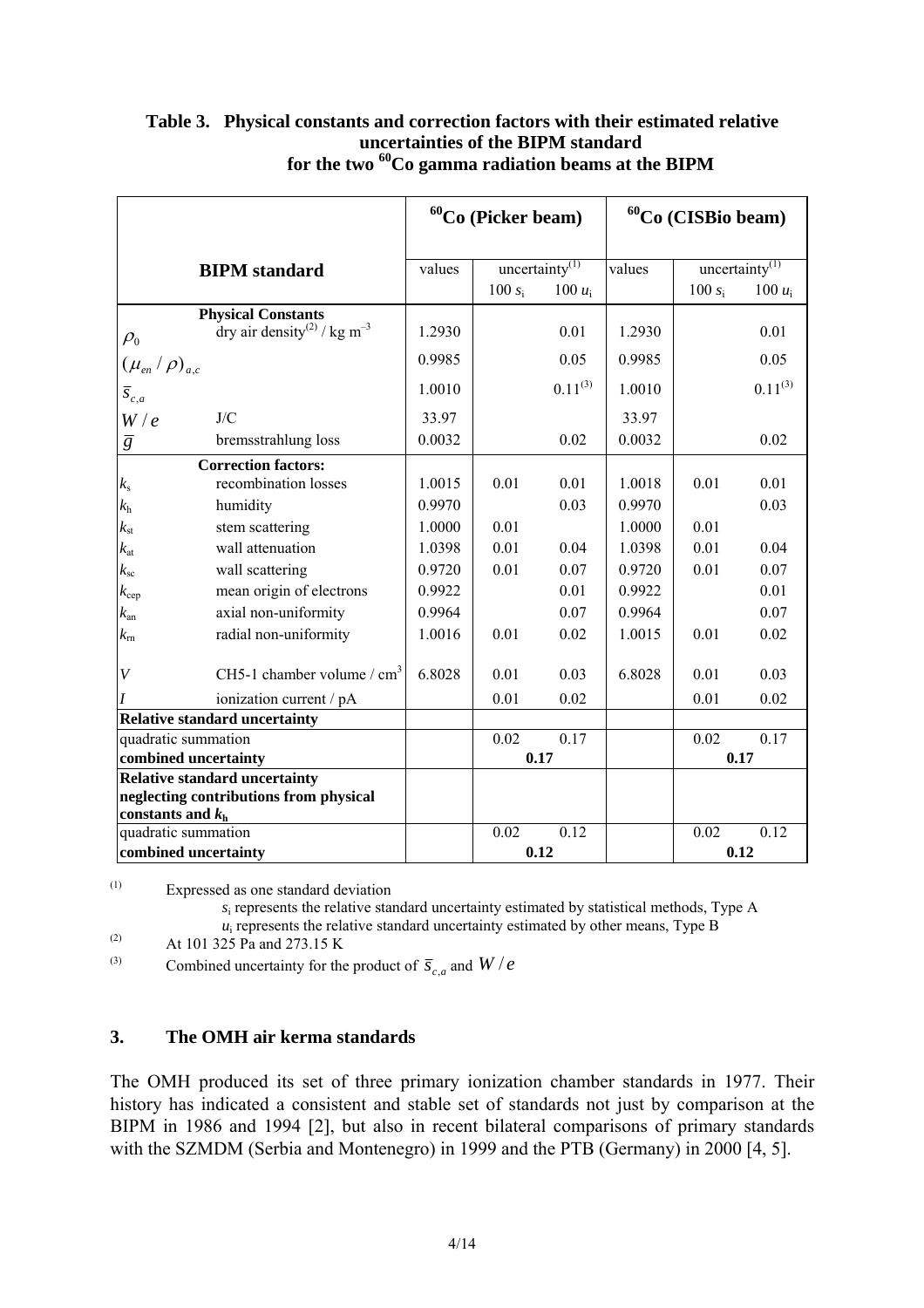In 2001, the OMH re-evaluated the corrections applied to their standards, particularly with respect to the effects concerning the graphite walls [6]. Monte Carlo (MC) calculations made by the PTB were adopted by the OMH in preference to their previous use of the extrapolation method using graphite caps added to the standard. These new results were presented to the CCRI in 2001 and accepted as the revised evaluation for air kerma in  ${}^{60}Co$  gamma radiation for the OMH [7]. However, the data in Table 2 for the wall and axial non-uniformity corrections are those calculated more recently taking into account the new source dimension and collimator geometry. These calculations are described in the next section. The new data agree within the statistical uncertainties with those calculated by the BIPM for this type of chamber using the MC code PENELOPE [8].

#### **4. Calculations of wall and axial non-uniformity correction factors for the OMH standards**

The correction factors for wall effects,  $k_{wall}$  and for axial non-uniformity,  $k_{an}$ , have been derived from Monte Carlo calculations carried out with the *cavrznrc* [9] package of the *EGSnrc* code system [10]. Each calculation comprised  $10<sup>9</sup>$  primary photons so as to achieve a target numerical statistical uncertainty of 0.03 % for the calculated dose deposited in the cavity. Particle histories were followed down to 10 keV kinetic energy for electrons and to 1 keV for photons. Simulations have been carried out for three different source geometries, i.e. a parallel beam, a point source, and an isotropically radiating circular disc of the same diameter as the OMH source active volume.

In order to study the dependence of the two correction factors on the fraction of scattered radiation, calculations have been performed for three spectra differing in their scatter contribution to the total energy fluence, as well as for sources emitting only the two main  $^{60}$ Co gamma lines or mono-energetic photons of 1.25 keV, respectively. One of the spectra is part of the *EGSnrc* distribution with 21 % of the energy fluence due to scattered radiation. The other two spectra come from *BEAM* [11] simulations of  ${}^{60}$ Co irradiation facilities operated at the Physikalisch-Technische Bundesanstalt (PTB), one of which has a close similarity to the OMH source. The spectrum of this latter source has a scatter contribution of 25 % as compared to 18 % for the other spectrum.

The values for *k*wall for each spectrum and source are obtained directly from the output files generated by the simulation program, which has the determination of this correction factor as a built-in option. The resulting values of *k*wall for the three spectra depart from those found for the line sources by 0.2 % on average, and a similar departure is encountered between the values of  $k_{\text{wall}}$  for the parallel beam, on the one hand, and those for the point and extended circular sources, on the other. The correction factor  $k_{wall}$  appropriate to the measurement setups used in this comparison is taken as the average of the simulation results for the extended circular source, namely  $k_{\text{wall}} = 1.0216$ . The statistical uncertainty for  $k_{\text{wall}}$  given in the output files is used as the Type A uncertainty contribution, which amounts to 0.01 %. The standard deviation of the calculated correction factors for the three different realistic spectra, 0.07 %, is used as the estimate for the contribution to the Type B uncertainty of  $k_{\text{wall}}$  due to the influence of the fraction of scattered radiation. The Type B uncertainty contributions inherited from the material data entering the simulations are derived from additional Monte Carlo calculations. To this end, a set of modified material data was generated with the *EGSnrc* preprocessor *PEGS4* [10] using a different value for the average ionization potential of graphite. The departure from the recommended value of 78 eV was equal to the uncertainty of 7 eV specified in the ICRU recommendations. The Monte Carlo calculations based on these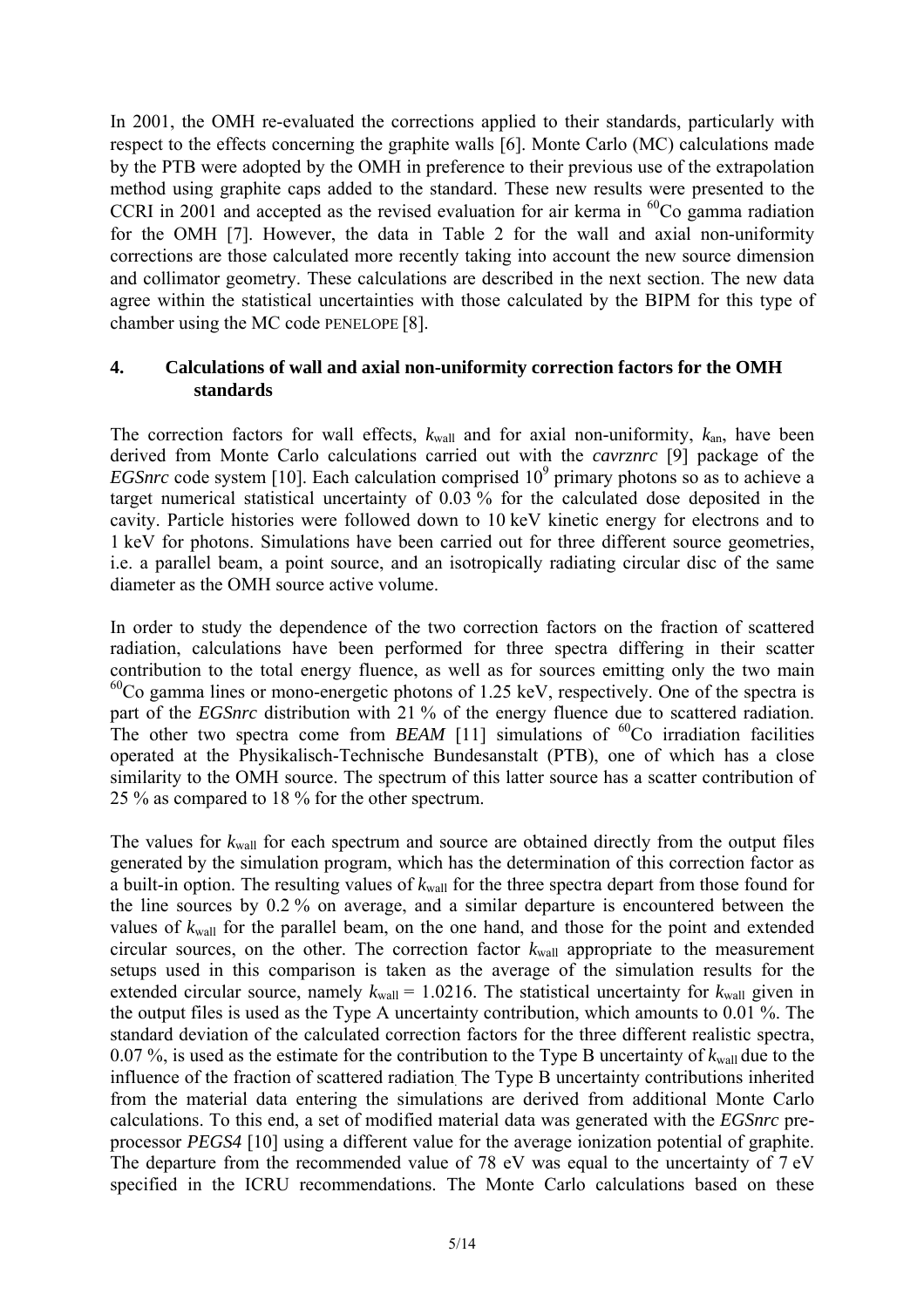modified input data changed the value of  $k_{\text{wall}}$  by about 0.02 %, so that an overall Ttype B uncertainty of 0.07 % is obtained.

The correction factor *k*an for axial non-uniformity of the beam is derived as the ratio of the calculated doses, corrected for wall effects, as calculated for the parallel beam and the circular source, respectively. The latter kind of source geometry can be expected to be a more realistic approximation of the true source than a point source, which was previously used to determine *k*an for the OMH standards [5]. It should be noted, however, that using the results from the present Monte Carlo calculations for the point source rather than the circular disc changed the value of  $k_{\text{an}}$  by less than 0.01 % on average.

Unlike the correction for wall effects, *k*an does not show a systematic dependence on the spectrum. The mean value over all spectra of 0.9998 is used as the estimate for *k*an, which agrees within 0.01 % with the value used for this correction in 2000 [5]. The Type A uncertainty contribution for  $k_{an}$  of about 0.04 % is calculated by error propagation from the numerical uncertainty estimates for the two doses, as taken from the simulation output files. As in the case of *k*wall, two major contributions to the Type B uncertainty of *k*an are taken into account. The standard deviation for the values derived for different spectra, which amounts to 0.07 %, is used as estimate of the contribution due to the fraction of scattered radiation. Using the material data based on the modified average ionization energy of graphite, yielded a change in the value of *k*an by 0.04 %. The total Type B uncertainty is obtained by sum in quadrature of the two components and amounts to 0.08 %.

# **5.** Comparison of the air kerma standards for <sup>60</sup>Co radiation

Air kerma at the BIPM is determined under the conditions given in Tables 7 and 8 of [12]:

- the distance from source to reference plane is 1 m,

- the field size in air at the reference plane is 10 cm  $\times$  10 cm.

A comparison of the  ${}^{60}Co$  beams at the OMH and the BIPM is given in Table 4.

| $60$ Co beam       | Nominal<br>source<br>activity at<br>01/01/06 | Source diameter<br>and length         | Scatter<br>contribution/<br>energy fluence | Field size                             | Approximate air<br>kerma rate<br>$mGy s^{-1}$ |
|--------------------|----------------------------------------------|---------------------------------------|--------------------------------------------|----------------------------------------|-----------------------------------------------|
| OMH source         | $95$ TBq                                     | $20 \text{ mm} \times 20 \text{ mm}$  | $25\%$                                     | 11.3 cm diameter <sup>#</sup>          | 8.9                                           |
| <b>BIPM</b> Picker | $20$ TBq                                     | $20 \text{ mm} \times 5.6 \text{ mm}$ | $14\%$                                     | $10 \text{ cm} \times 10 \text{ cm}^*$ | 1.4                                           |
| <b>BIPM CISBio</b> | $130$ TBq                                    | $20 \text{ mm} \times 14 \text{ mm}$  | $21\%$                                     | $10 \text{ cm} \times 10 \text{ cm}^*$ | 10.8                                          |

**Table 4. Parameters of the 60Co beams at the OMH and the BIPM** 

# at 0.9 m

\* at 1 m

At the OMH, the standards are set up with the signal connector pointing towards the source, which is the reference orientation of the ND 1005 type chamber. It was not possible to set the standards in this position at the reference distance in the BIPM Picker beam. Consequently, at another distance, a set of relative measurements was made with the standard 7708 first with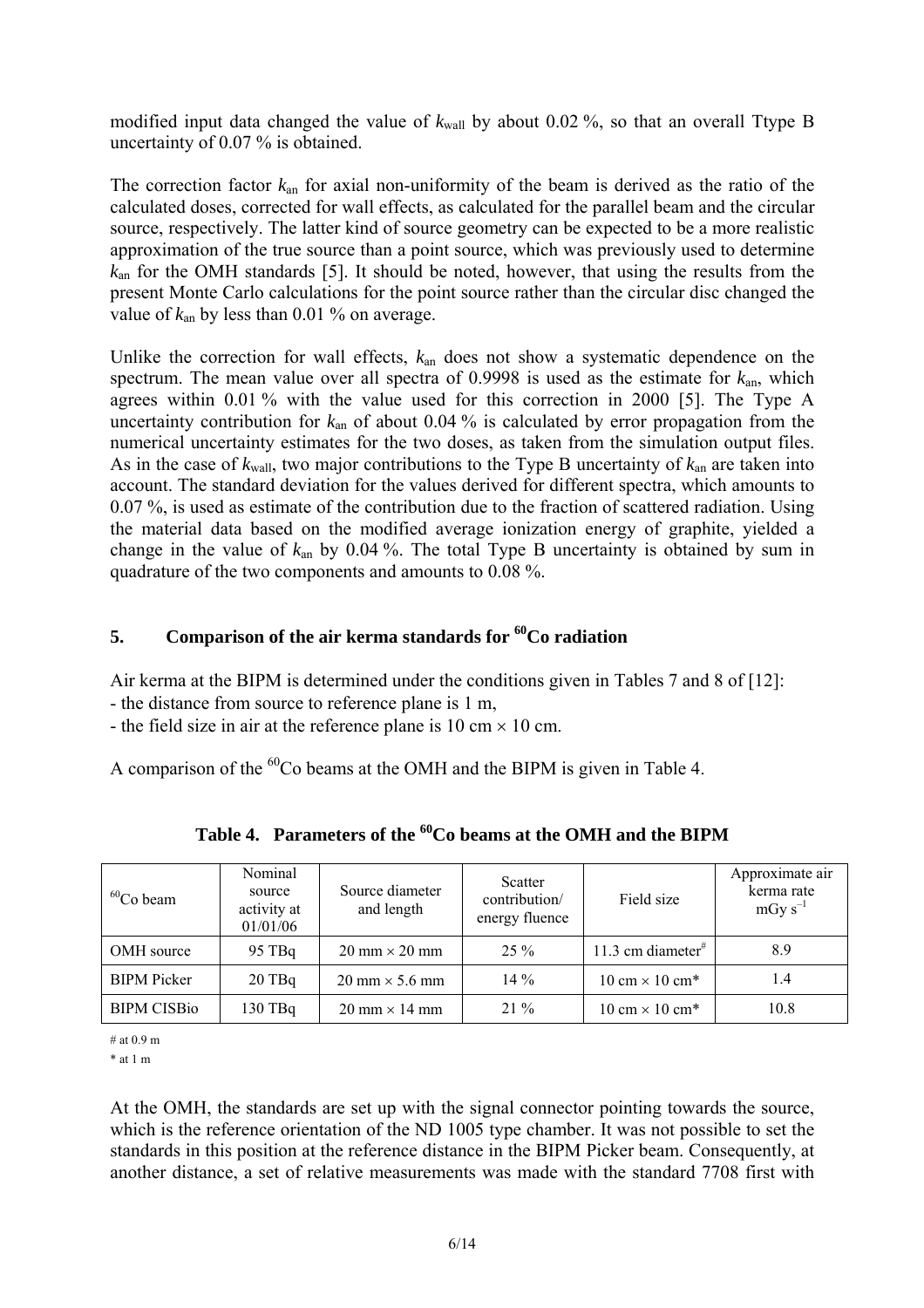the signal connector pointing towards the source and then with the base plate and serial number facing the source. The difference between the two sets of measurements was of the order of the statistical uncertainty (in relative terms  $3 \times 10^{-5}$ ). A similar set of measurements with standard 7707 indicated that there is a slight orientation effect of  $3.7 \times 10^{-4}$ , but for the standard 7714 this effect was at the level of  $1.0 \times 10^{-3}$ . This last value could be related to a repair of this chamber in 1995 during which the central electrode may have been displaced slightly. All subsequent measurements with all three standards in both BIPM beams were made with the serial numbers facing the source. Appropriate correction factors have been applied to correct the responses to those for the reference orientation

The collecting voltage applied to the OMH standard was 250 V using both polarities. The chambers were left for 30 min after each voltage change to allow them to stabilize before each measurement. The polarity effect, determined for each standard as the ratio of positive and negative currents, was measured to be 1.0015, 1.0009 and 1.0006 for the three standards 7707, 7708 and 7714, respectively. The value for standard 7707 agrees with the value 1.0013 measured at the BIPM in 1986. In 1994, only the positive polarity was used at the BIPM for the standard 7714 and a correction factor of 0.9988 supplied by the OMH was applied to correct for the polarity effect. This implies a ratio of positive to negative currents of 1.0024, which is significantly greater than the value of 1.0006 measured at the BIPM during the present comparison*.* The OMH remeasured the positive and negative current ratios for this chamber in 2006. When in the same orientation as at the BIPM, the value was measured at the OMH as 1.0009, which is in agreement with the value measured at the BIPM, while in the reference orientation the value was 1.0019, which is in reasonable agreement with the OMH 1994 value. No corrections are made in the present comparison as the mean of both polarities is used on each occasion.

With the exception of  $k_{\text{rn}}$  and  $k_{\text{s}}$ , the correction factors for the OMH standard were determined at the OMH. The correction factors *k*rn, for the radial non-uniformity of the BIPM beams over the section of the OMH standards, have been estimated from measurements carried out at the BIPM [13]. The values are included in Table 2.

The air kerma rate at the OMH is around 9 mGy  $s^{-1}$  at their reference distance of 0.900 m. As the air kerma rates of the two BIPM <sup>60</sup>Co beams are significantly different, of the order of 1.4 mGy s<sup>-1</sup> and 11 mGy s<sup>-1</sup>, the corrections for losses due to recombination,  $k_s$ , were also measured at the BIPM. The results are presented in Figure 1 and the corrections are consistent with the value of 1.0020 (6) measured at the OMH.

The recombination measurements were made with the OMH standard 7708 only. The ratio of the ionization currents with applied voltages of 250 V and 80 V (using both polarities) was measured for three different air kerma rates (using both  ${}^{60}$ Co beams and a brass filter, as recombination is insensitive to the spectrum). Applying the method of Niatel and the notation in [14],

$$
I_{V}/I_{V/n} = 1 + (n-1)A/V + (n^2 - 1)m^2(g/V^2)I_{V}
$$
\n(3)

Figure 1 illustrates the measurements made for  $n = 250/80 = 3.125$ .

The recombination correction  $k_s$  can be expressed as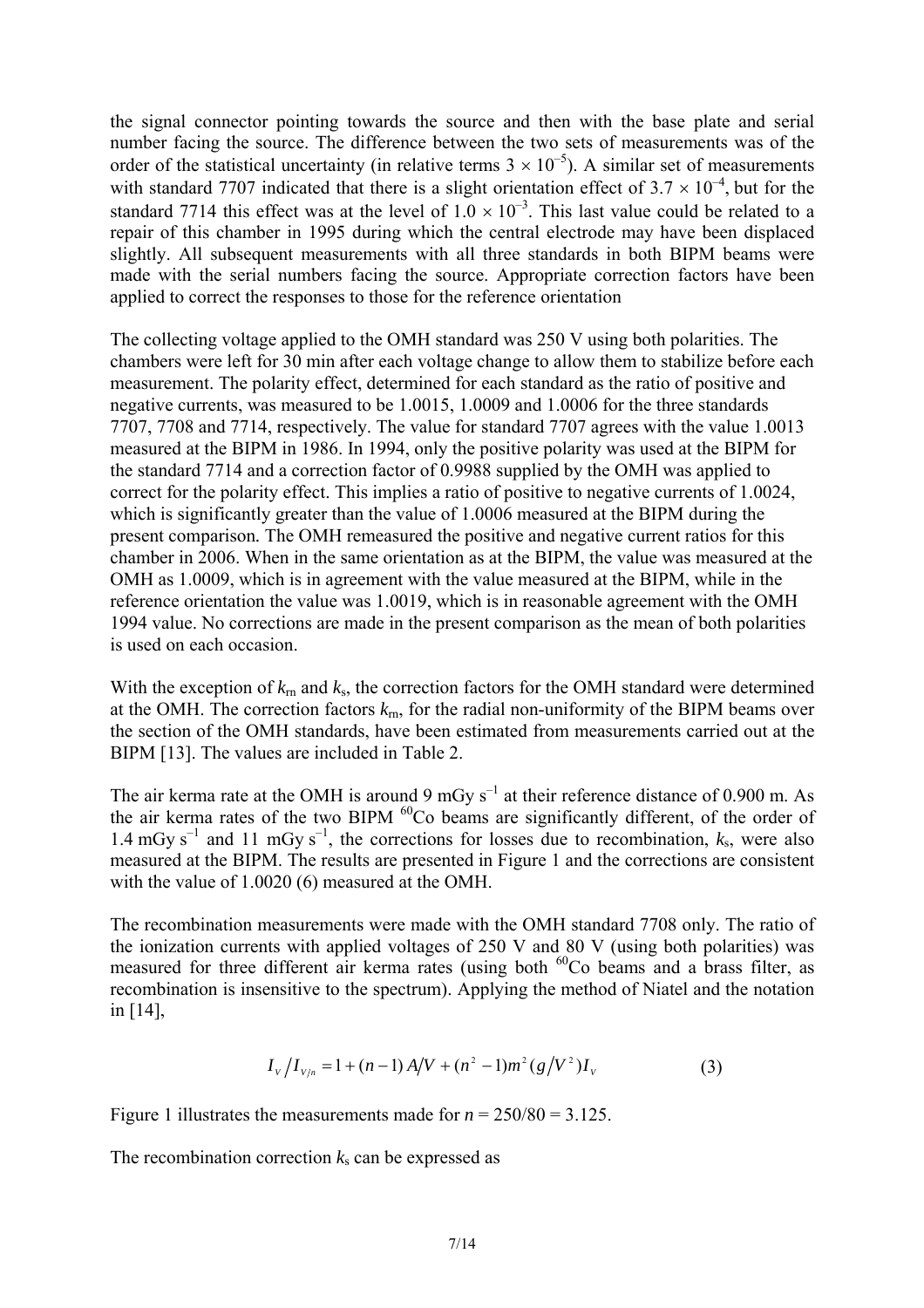$$
k_{\rm s} = 1 + k_{\rm init} + k_{\rm vol} I_V \tag{4}
$$

and Table 5 gives the values and uncertainties for  $k_{init}$  and  $k_{vol}$ . The current,  $I_V$ , is the current as measured by the chamber, not corrected for decay and not normalized for temperature and pressure. Consequently, a correction factor of 1.0020 (1) for ion recombination at 250 V was applied to the OMH standards in the BIPM Picker beam. The appropriate value in the CISBio beam is 1.0022 (1). These values are given in Table 2.

#### **Figure 1. Recombination measurements made at the BIPM for the OMH standard ND1005-7708**



**Table 5. Results of ion recombination measurements made at the BIPM for the OMH standard**

| <b>OMH</b> Standard<br>ND1005-7714                               | <b>Correction</b>     | <b>Standard</b><br>uncertainty |
|------------------------------------------------------------------|-----------------------|--------------------------------|
| Initial recombination and diffusion,<br>$k_{\text{init}}$        | $19.1 \times 10^{-4}$ | $5 \times 10^{-5}$             |
| Volume recombination coefficient,<br>$k_{\rm vol}$ , / $pA^{-1}$ | $8.5 \times 10^{-7}$  | $5 \times 10^{-8}$             |
| $k_s$ in the BIPM Picker beam, BIPM<br>values                    | 1.0020                | $1 \times 10^{-4}$             |
| $k_s$ in the BIPM CISBio beam, BIPM<br>values                    | 1.0022                | $1 \times 10^{-4}$             |

The values for the ionization current measured by each standard and used to determine the air kerma in the BIPM beams are given in Table 6. These values are for both polarities, corrected for leakage and for decay from the measurement date to the reference date of 2006-01-01,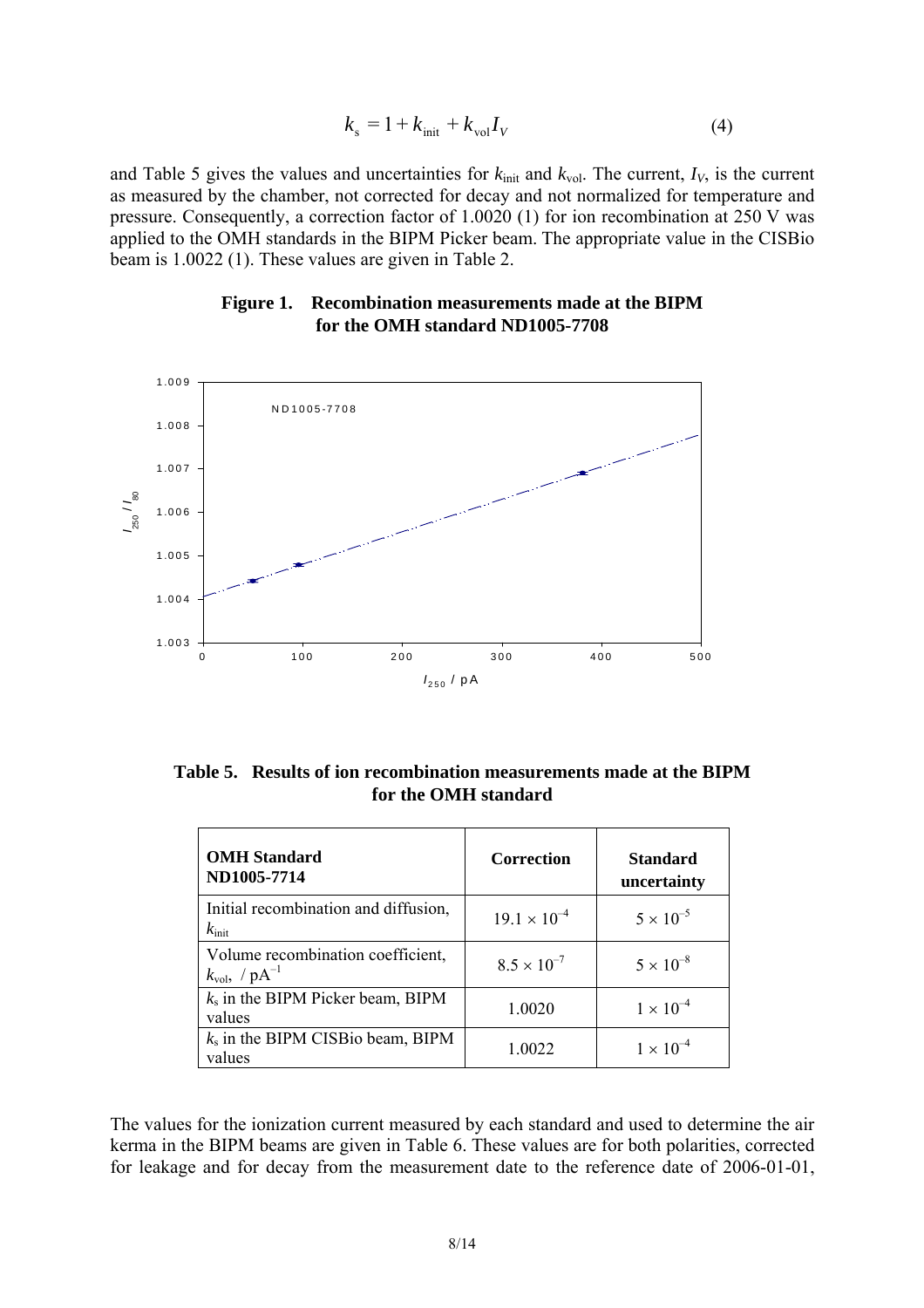0 h UTC. The half-life of <sup>60</sup>Co is taken as 1925.5 days ( $u = 0.5$  days) [15]. The currents are also normalized to the reference conditions of air temperature 273.15 K and pressure of 101.325 kPa. Two independent measurements were made with each standard in each beam.

|                         | OMH ND1005 standards; current / pA | <b>Mean</b> | $100 s^*$ |             |  |  |  |
|-------------------------|------------------------------------|-------------|-----------|-------------|--|--|--|
| <b>BIPM Picker beam</b> |                                    |             | values    |             |  |  |  |
| 7707                    | 54.167                             | 54.167      | 54.167    | ${}_{0.01}$ |  |  |  |
| 7708                    | 54.407                             | 54.417      | 54.412    | ${}_{0.01}$ |  |  |  |
| $7714^{\#}$             | 54.444                             | 54.444      | 54.444    | ${}_{0.01}$ |  |  |  |
|                         | BIPM CISBio beam**                 |             |           |             |  |  |  |
| 7707                    | 413.27                             | 413.22      | 413.24    | ${}_{0.01}$ |  |  |  |
| 7708                    | 415.06                             | 415.08      | 415.07    | ${}_{0.01}$ |  |  |  |
| 7714                    | 415.22                             | 415.24      | 415.23    | ${}_{0.01}$ |  |  |  |

**Table 6. Ionization currents measured with the OMH standards at the BIPM**  (Corrected for orientation and normalized to 101 325 Pa and 273.15 K)

 \* relative statistical standard uncertainty of the measurements

# this chamber is not part of the comparison result

\*\* the results in this beam are not part of the comparison

The volume of each standard was determined mechanically at the OMH. As the correction factors are identical for each of the standards, the ratio of the ionization currents measured in each beam should equal the ratio of the chamber volumes. These ratios are presented in Table 7. For the OMH standards 7707 and 7708, the current ratios determined at the OMH and at the BIPM are in agreement when the chambers are used in the same orientation. The difference of  $(1.4 \text{ to } 1.8) \times 10^{-3}$  between the volume ratio and the current ratio for standard 7714 is consistent with the difference of  $2 \times 10^{-3}$  between the comparison results of 1994 and 1986, made with this chamber and the standard 7707, respectively. Considering the discrepancy of the current per volume ratio of the chamber 7714 and the unexpected orientation effect (1.0003 and 1.0013 for positive and negative polarity, respectively) measured at the OMH after the comparison at BIPM, this chamber has been withdrawn by the OMH from the set of primary standards and is not part of the comparison result.

| Table 7. Comparison of volume and current ratios for the OMH standards <sup>#</sup> |
|-------------------------------------------------------------------------------------|
|-------------------------------------------------------------------------------------|

| <b>Standard</b><br><b>ND1005</b> | Volume / $cm3$ | Volume ratio<br>with 7708 | <b>Current ratio</b><br>$\overline{\phantom{a}}$ at the OMH## | <b>Current ratio</b><br>at the BIPM |
|----------------------------------|----------------|---------------------------|---------------------------------------------------------------|-------------------------------------|
| 7707                             | .0182          | 0.9956                    | 0.9955                                                        | 0.9955                              |
| 7708                             | .0227          |                           |                                                               |                                     |
| 7714                             | .0219          | 0.9992                    | 1.0010                                                        | .0006                               |

# measured in the Picker beam

## mean of measurements before and after the comparison at the BIPM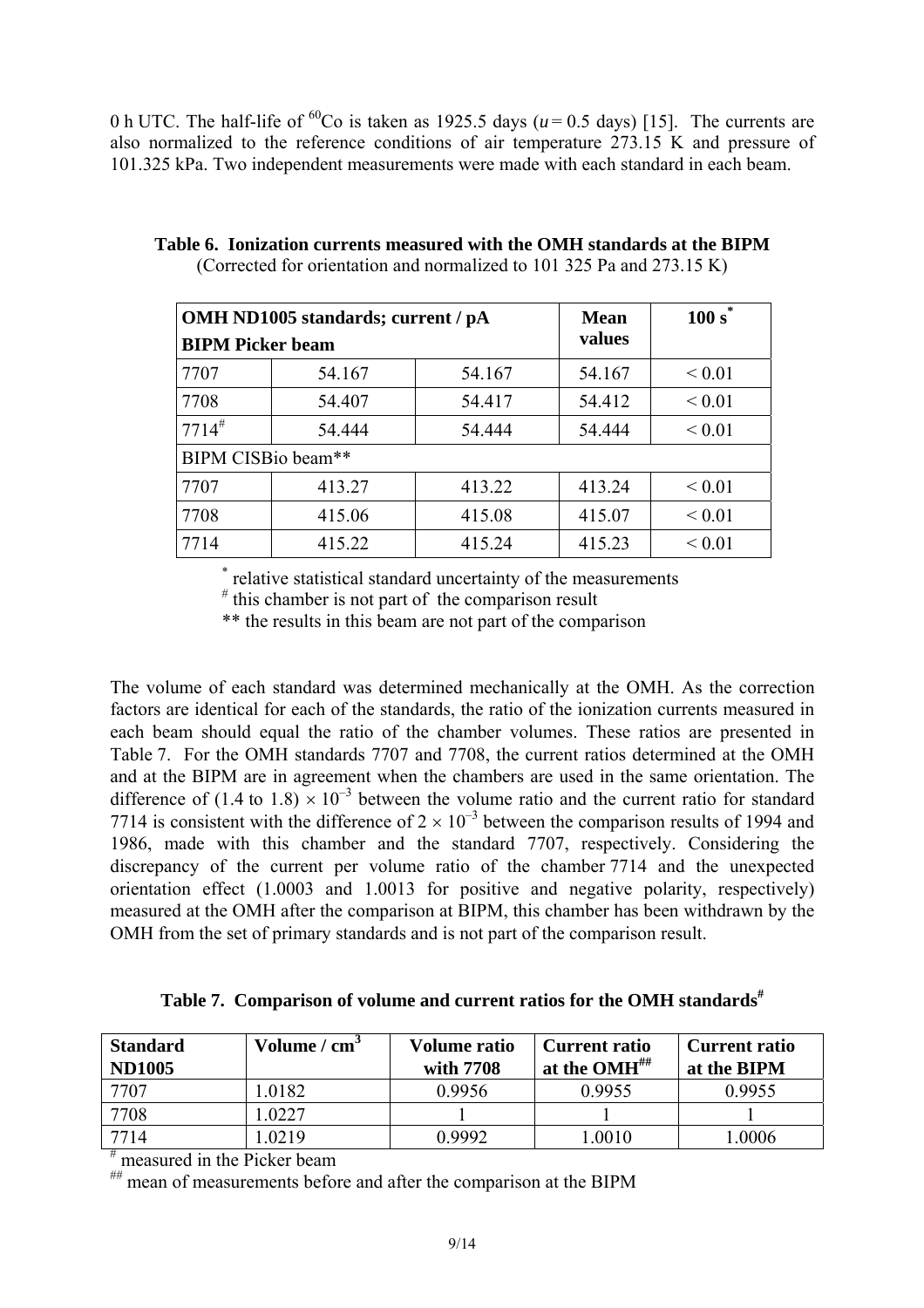#### **6. Comparison result and discussion**

The comparison result is given by,

$$
R_{\dot{K}} = \dot{K} \text{ OMH} / \dot{K} \text{ BIPM} , \qquad (5)
$$

where *K .* is the value of the air kerma rate at the BIPM as measured by the OMH and BIPM standards, respectively. The results are given in Table 9 together with their uncertainties. As some constants (such as air density,  $W/e$ ,  $\overline{\mu}_{en}/\rho$ ,  $\overline{g}$ ,  $\overline{s}_{c,a}$  and  $k_h$ ) are derived from the same basic data in both laboratories, the uncertainty in  $R_K$  is due only to the uncertainties in the correction factors, the volumes of the standards, the measured ionization currents and the positioning at the reference distance, the values of which are given in the final rows of Tables 2 and 3. The relative standard uncertainty arising from the positioning of each chamber at the BIPM is less than  $10^{-4}$ .

Each air kerma value for the OMH standards in Table 8 is derived from the mean of each measurement series in Table 6 using the volumes in Table 1 and the physical constants and correction factors given in Table 2.

The  $\dot{K}_{\text{BIPM}}$  values are taken as the mean of the four measurements for each beam made around the period of the comparison. Both air kerma rates were verified immediately before the comparison measurements. The  $\dot{K}_{\text{BIPM}}$  values refer to an evacuated path length between source and standard and are given at the reference date of 2006-01-01, 0 h UTC.

As indicated in [9], the reference beam for air kerma comparisons at the BIPM is the Picker  $^{60}$ Co beam. The CISBio  $^{60}$ Co beam characterization has not yet been published nor adopted as the reference, so these results are for information at this time and will serve in the future.

In 2001, the OMH applied a correction of 1.0084 to their air kerma rate to take into account the changes in correction factors derived from the Monte Carlo calculations [7]. This changed the 1994 comparison result to 1.0109 (20). However, with the introduction of further changes to these corrections as described in section 4, the 1994 result becomes 1.0105 (20) which value agrees with the present results for the standards 7707 and 7708 in the BIPM reference beam.

A comparison between the new primary standard chambers of the PTB and the OMH chamber 7708 was made in 2000 [5]. The average result  $(K_{PTB}/K_{OMH})$  was 1.0009, which would be 1.0005 taking into account the recent small changes of  $k_{wall}$   $k_s$  and  $k_{an}$  corrections for the OMH standard. The result of the 2003 comparison of the PTB standard at the BIPM  $(K_{\text{PTB}}/K_{\text{BIPM}})$  was 1.0099 [16]. The ratio of the direct and indirect (via the PTB) OMH comparisons with the BIPM standard is 1.0015, which is in agreement within the uncertainties associated with positioning and spectra in the different radiation beams in the three **laboratories**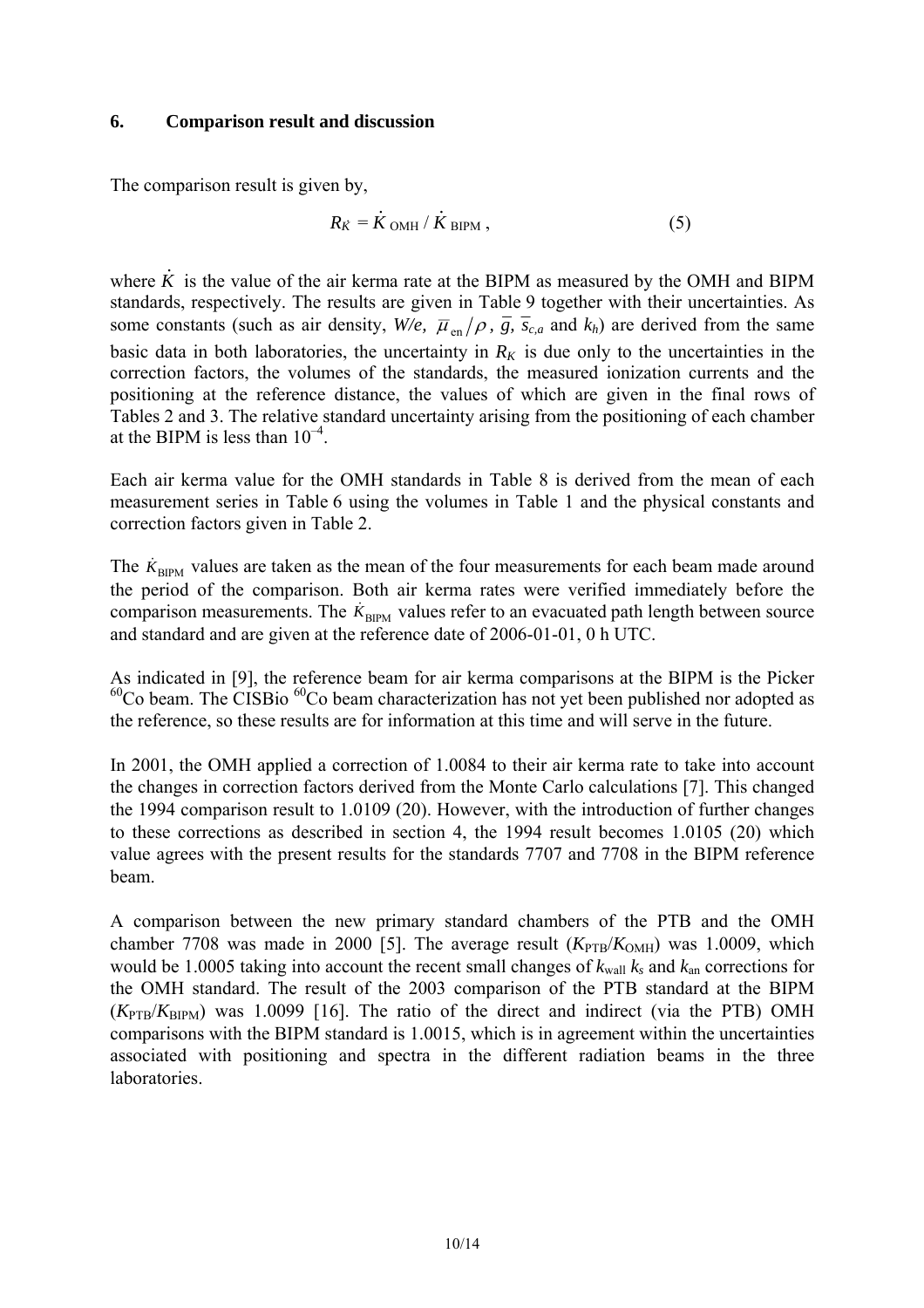| $60$ Co Beam       | <b>OMH</b><br>chamber | $K_{\text{OMH}}$<br>$/mGy s^{-1}$ | $K_{\rm BIPM}$<br>$/mGy s^{-1}$ | $R_K$  | 100 $u_c$ |
|--------------------|-----------------------|-----------------------------------|---------------------------------|--------|-----------|
| <b>Picker</b>      | 7707                  | 1.4297                            | 1.4144                          | 1.0108 | 0.22      |
|                    | 7708                  | 1.4230                            | 1.4144                          | 1.0111 | 0.22      |
| <b>Mean values</b> |                       | 1.4298                            | 1.4144                          | 1.0109 | 0.22      |

**Table 8. Results of the comparisons of standards for air kerma** 

| ${}^{60}$ Co Beam | <b>OMH</b> | $K_{\text{OMH}}$ | $K_{\rm BIPM}$ | $R_K$  | 100 $u_c$ |
|-------------------|------------|------------------|----------------|--------|-----------|
|                   | chamber    | /mGy $s^{-1}$    | $/mGy s^{-1}$  |        |           |
| <b>CISBio</b>     | 7707       | 10.908           | 10.804         | 1.0097 | 0.22      |
|                   | 7708       | 10.908           | 10.804         | 1.0097 | 0.22      |
| Mean values       |            | 10.908           | 10.804         | 1.0097 | 0.22      |

Taking the mean of the results for the two OMH standards, the present direct comparison has a result of 1.0109 (22) as shown in Table 8 and confirms that the OMH and the BIPM standards for air kerma in the <sup>60</sup>Co beam differ by about 5 times the standard uncertainty.

Over the last two years, the BIPM has also made Monte Carlo calculations of the wall corrections and other factors for its  ${}^{60}$ Co standard to verify its determination of air kerma [17]. The effect that this would have on the present comparison result is shown in Table 9. However, further work is in progress and any new result needs to be approved and implemented at a date to be confirmed by the CCRI, probably in 2007.

| Correction<br>factor | $^{60}Co$  |           |        |  |  |
|----------------------|------------|-----------|--------|--|--|
|                      | present    | new [17]  | ratio  |  |  |
| $k_{\mathrm{wall}}$  | 1.0028(8)  | 1.0012(2) | 0.9984 |  |  |
| $k_{\rm an}$         | 0.9964(7)  | 1.0027(3) | 1.0063 |  |  |
| total difference*    |            |           | 1.0046 |  |  |
| $R_K$ (new)          | 1.0063(21) |           |        |  |  |

**Table 9. Possible changes to the results if the Monte Carlo calculated correction factors are used for the BIPM standard** 

\*including other small changes [17]

For the  ${}^{60}$ Co beam, the change due to the re-evaluation of  $k_{an}$  is more significant than the changes due to the calculated  $k_{wall}$  correction factor. However, there remains a systematic difference between the OMH and BIPM air kerma standards of about 0.6 %. A similar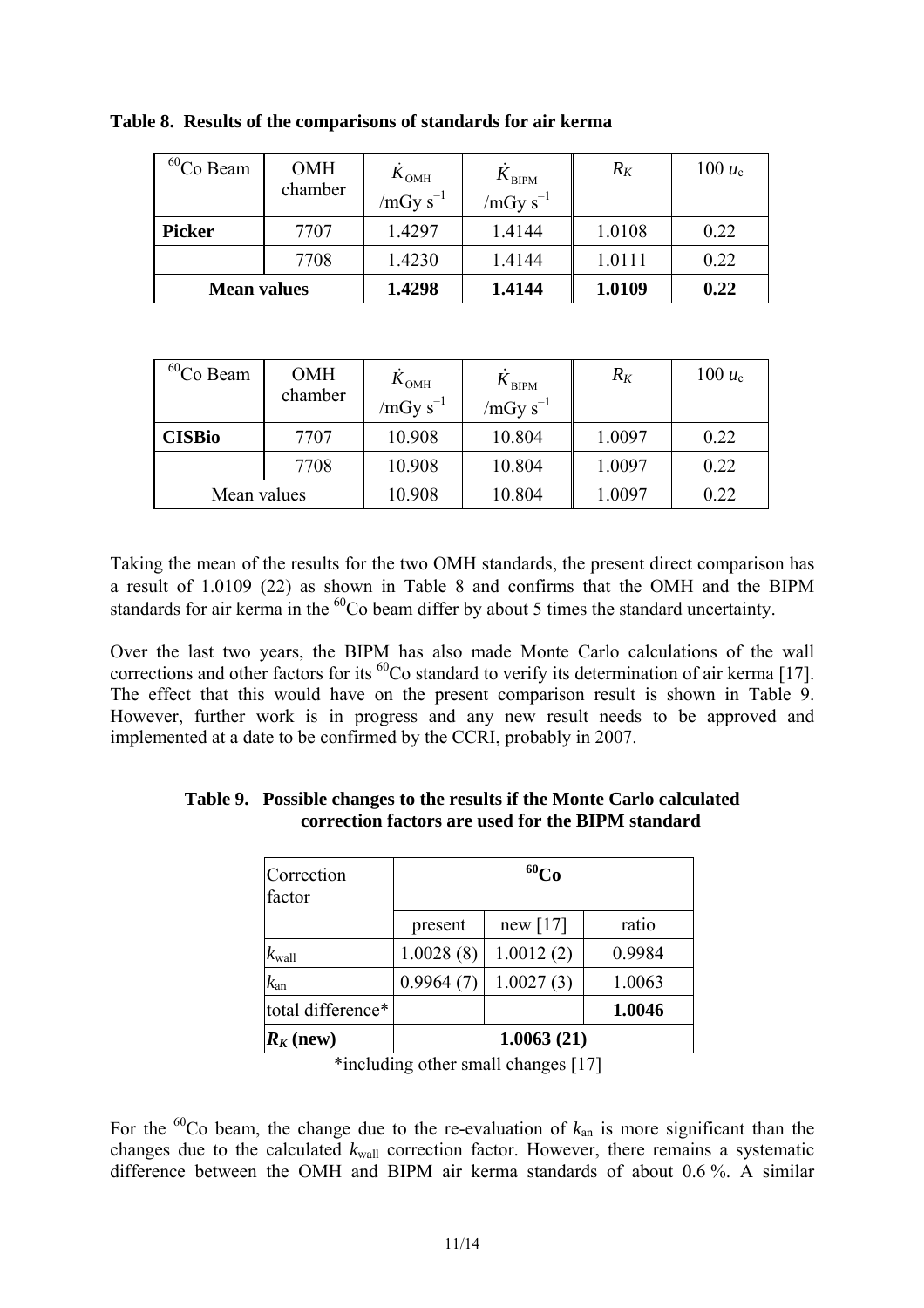difference of about 0.5 % was identified in the comparison with the PTB [16] and also found in the analyses made by Rogers et al [18] for many other national standards. No satisfactory explanation has been identified yet for such a difference, and the BIPM is currently investigating possible causes, including a new determination of the volume of the BIPM standard. Initial results for this determination indicate a volume decrease of around 0.2 %.

# **7. Analysis of the BIPM ongoing 60Co air kerma comparisons**

The results of air kerma comparisons in  ${}^{60}Co$  at the BIPM are currently being re-evaluated, taking into account the effect of changes being made in many national standards following the recommendation of the Consultative Committee for Ionizing Radiation (CCRI) [19]. The NRC (Canada), PTB (Germany) and the BEV (Austria) have already declared new values for their air kerma standards [20, 21, 22]. The SZMDM (Serbia and Montenegro), the NCM (Bulgaria), ENEA (Italy) and the ITN (Portugal), all of which have made comparisons recently with the BIPM [23, 24, 25, 26], have also changed their previous method of  $k_{\text{wall}}$ determination, now using Monte Carlo calculations. The NMi (Netherlands) has re-evaluated their corrections [27] and is in the process of declaring their new standard value. The LNMRI/IRD (Brazil) has recently confirmed their earlier comparison result [28] but is in the process of recalculating wall effects for their primary standard, which has a similar shape and size to the OMH standard.

In the meantime, the other comparisons that have been made are being reviewed, such as for the NIST (USA) [29], the LNE-LNHB (France) [30] and the ARPANSA (Australia). Once the evaluations have been completed and the results approved by the CCRI(I), they will be published in the BIPM key comparison database (KCDB) that was set up under the CIPM Mutual Recognition Arrangement (CIPM MRA) [31]. The key comparison identifier for  ${}^{60}Co$ air kerma comparisons is BIPM.RI(I)-K1.

# **8. Conclusion**

The OMH standard for air kerma in  ${}^{60}Co$  gamma radiation compared with the present BIPM air kerma standard gives a comparison result of 1.0109 (21). Although this is significantly different from the earlier comparisons with the BIPM, due to changes in correction factors, it compares favourably with other primary standards for which the wall and axial nonuniformity correction factors have also been calculated using Monte Carlo methods. For example, the mean comparison value for the six similar types of national standard is now 1.0086 (0.0013).

All the comparison results of the national metrology institutes (NMIs) and designated laboratories will be used as the basis of the entries in Appendix B of the KCDB set up under the CIPM MRA. The NMIs that have previously used experimental extrapolation methods to determine wall correction factors are currently checking their factors, using various Monte Carlo codes or other methods. It is expected that all the NMIs will be ready for their results to be entered into the KCDB for the ongoing BIPM.RI(I)-K1 comparison by the end of 2006. In the meantime, the BIPM has also reviewed and published its experimental and calculated results for the wall and other correction factors for its primary standard. Formal adoption by the CCRI will be proposed in May 2007.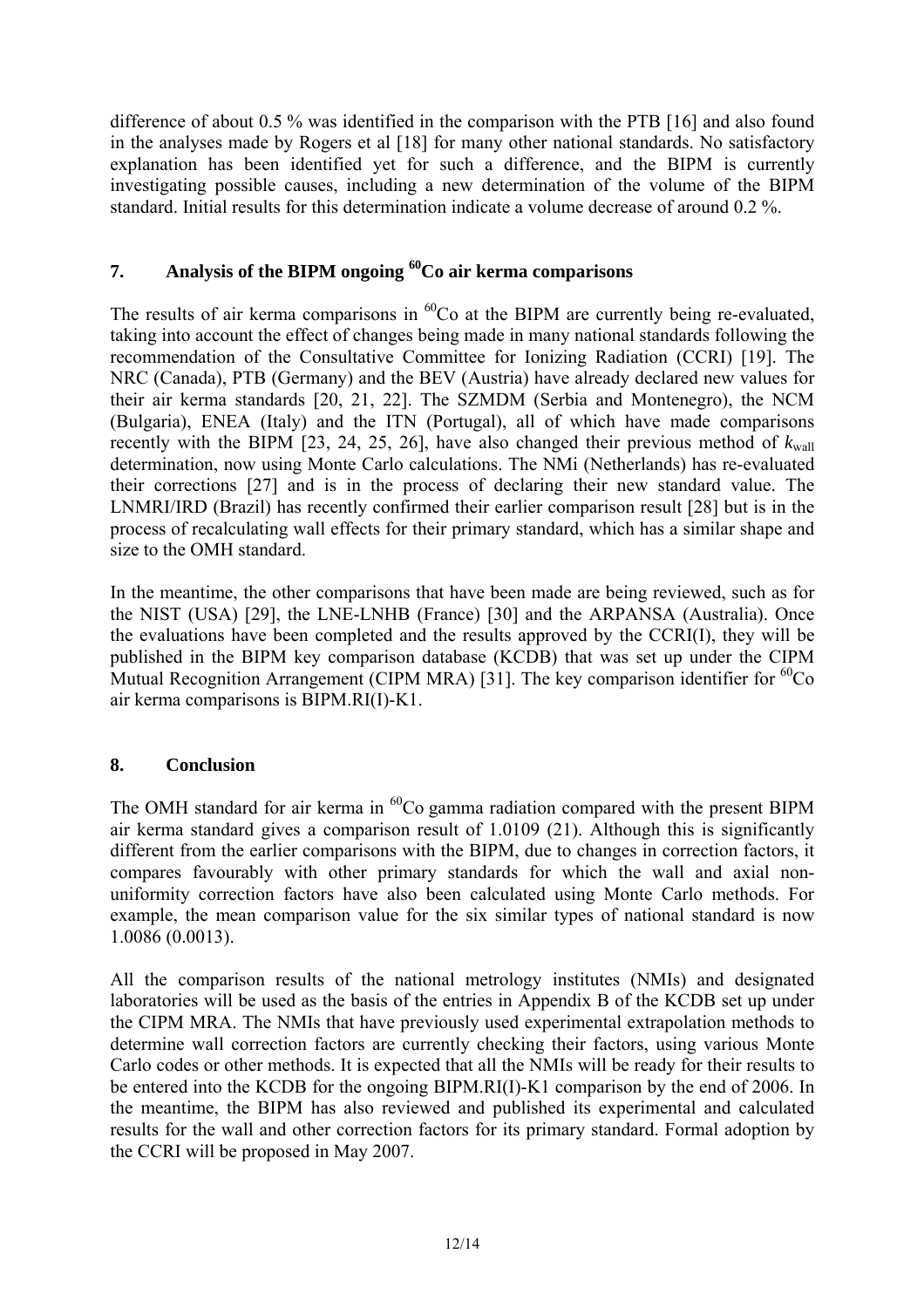#### **References**

- [1] Boutillon M., Niatel M.-T., A study of a graphite cavity chamber for absolute measurements of <sup>60</sup>Co gamma rays, *Metrologia*[, 1973, 9, 139-146](http://www.iop.org/EJ/abstract/0026-1394/9/4/001/).
- [2] Perroche A.-M., Boutillon M., Csete I., Comparison of the standards of air kerma of the OMH and the BIPM for  $^{137}Cs$  and  $^{60}Co$  gamma rays, *[Rapport BIPM-](https://www.bipm.org/jsp/en/ViewBIPMReport.jsp?YEAR=1994&REP=13)*1994/13, 8 pp.
- [3] BIPM, Constantes physiques pour les étalons de mesure de rayonnement, *BIPM Com.Cons. Etalons Mes. Ray. Ionizants*, *Section (I)*, 1985, **11**, p. R45 (Paris: Offilib).
- [4] Spasić-Jokić V., Csete I., Machula G., Comparison of air kerma primary standards between the SZMDM and the OMH in <sup>60</sup>Co beams from the standpoint of radiotherapy, *International Journal Archive of Oncology*, No 8/3 (2000), 111-112.
- [5] Csete I., Büermann L., Kramer H.M., Comparison of the PTB and OMH air kerma standards for <sup>60</sup>Co and <sup>137</sup>Cs gamma radiation, 2002, *PTB Report Dos*-40.
- [6] Büermann L., Kramer H.-M., Csete I., Results supporting calculated wall correction factors for cavity chambers, 2003, *[Phys. Med. Biol.,](http://www.iop.org/EJ/abstract/0031-9155/48/21/009)* 48, 3581-3594.
- [7] Csete I., New correction factors for the OMH air kerma standard for  $^{137}Cs$  and  $^{60}Co$ radiation, 2001, *CCRI(I) 15th meeting document* [CCRI\(I\)/01-03,](https://www.bipm.org/cc/CCRI(I)/Allowed/15/CCRI(I)01-03.pdf) 2 pp.
- [8] Burns D.T. Calculation of the wall and axial non-uniformity correction factors for different ionization chamber types, in preparation.
- [9] D.W.O. Rogers, I. Kawrakow, J.P. Seuntjens, B.R.B. Walters and E. Mainegra-Hing, NRC User Codes for EGSnrc, 2003, NRCC Report *PIRS–702*, NRC, Ottawa, Canada.
- [10] Kawrakow and D.W.O. Rogers, The EGSnrc Code System: Monte Carlo Simulation of Electron and Photon Transport, 2003, NRCC Report *PIRS–701*, NRC, Ottawa, Canada.
- [11] D.W.O. Rogers, B.A. Faddegon, G.X. Ding, C.-M. Ma, J. We: BEAM: A Monte Carlo code to simulate radiotherapy treatment units, 1995, *Med. Phys*. **22**, 503-524.
- [12] Allisy-Roberts P.J., Burns D.T., Kessler C., Measuring conditions used for the calibration of ionization chambers at the BIPM, *[Rapport BIPM-](https://www.bipm.org/utils/common/pdf/rapportBIPM/2004/17.pdf)*2004/17, 20 pp.
- [13] Kessler C., Burns D.T., Radial non-uniformity corrections for the BIPM <sup>60</sup>Co beam, 2006, *Rapport BIPM* in preparation.
- [14] Boutillon M., Volume recombination parameter in ionization chambers, *[Phys. Med.](http://www.iop.org/EJ/abstract/0031-9155/43/8/005/)  Biol.,* [1998, 43, 2061-2072.](http://www.iop.org/EJ/abstract/0031-9155/43/8/005/)
- [15] IAEA, X- and gamma-ray standards for detector calibration, *IAEA TECDOC-619,*  1991.
- [16] Allisy-Roberts P.J., Burns D.T., Büermann L., Kramer H.-M., Comparison of the standards for air kerma of the PTB and the BIPM for  ${}^{60}Co$  and  ${}^{137}Cs$  gamma radiation, *[Rapport BIPM-](https://www.bipm.org/utils/common/pdf/rapportBIPM/2005/10.pdf)*2005/10, 16 pp
- [17] Burns D.T., A new approach to the determination of air kerma using primary-standard cavity ionization chambers, 2006, *[Phys. Med. Biol](http://www.iop.org/EJ/abstract/0031-9155/51/4/012/)*. **51**, 929-942.